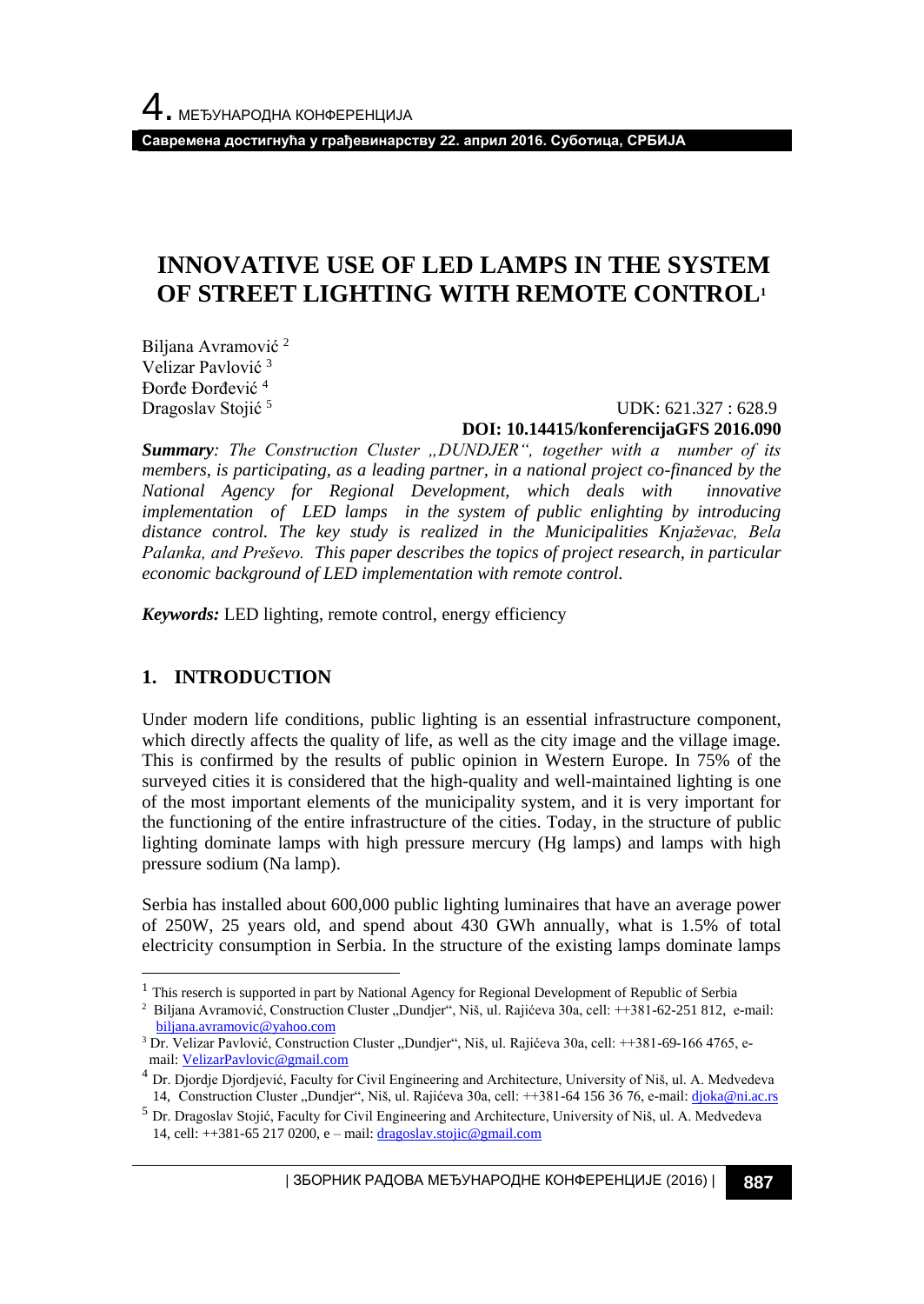## $4<sup>th</sup>$ INTERNATIONAL CONFERENCE

**Contemporary achievements in civil engineering 22. April 2016. Subotica, SERBIA**

with high pressure mercury (Hg lamps), as well as other types of less energy-efficient lamps, and for the last ten years it is intensive introduction of more efficient highpressure sodium lamps (Na lamps).

The development of semiconductor technology has enabled appearance lighting lamps with LED light sources (light-emitting diodes) on the world market, as a new, energetic, economically, and environmentally superior technology

## **2. COMPARATIVE ADVANTAGES OF LED LAMPS REGARDING Na AND Hg LAMPS**

LED lamps have the unique features of energy efficiency, management, and service life, thanks to which they have the potential to reduce the electricity consumption of about 25 million to less than 3 million, by replacing all the lamps in Serbia, and that the maintenance costs of public lighting, which is estimated at more than 5 million, reducing at least by half over a longer lifetime of new lamps. Investment costs could be such that would be paid off in less than 4 years, which is three times shorter than the service life of LED lamps.

Taking into account the current electricity price of 0.056  $\epsilon$  / kWh and the cost of LED lamps from about 4  $\epsilon$ /W, calculation shows that the investment is worth replacing sodium lamps for less than 7.7 years, and halogen lamps for less of 2.2 years. The aforementioned does not include the savings and benefits from reductions in maintenance costs because the operating time of the LED lights is superior compared to the existing lamps.

Na lamps are much more efficient than mercury Hg lamps. Luminous efficiency of the Hg lamps is 60 lumens (lm) per watt (W) power generation, and Na lamp 110-120 lumens per watt  $(\text{Im } / \text{W})$ . This luminous efficiency of Hg lamps and Na lamps is technologically peaked so that cannot be further improved.

However, the real efficiency of Na and Hg lamps is significantly reduced due to the problems of reflection and inability to direct emitted light to the usable surface. Only about 20% of the total light energy is directed to the usable space (road, street, sidewalk), the rest goes into the surrounding space as useless light pollution. Moreover, for technological reasons "dimming" of the Na and Hg lamps is almost impossible and economically unjustified.

LED lamps are more energy-efficient than Na lamps by 65%, and a Hg lamp by 87%. From this it follows that the simple substitution of Na and Hg lamps with LED lamps will achieve savings for those percentages. With the use of programmable control of light intensity (dimming) according to the parameters that one-third of the time the light intensity is 100%, and two thirds of the time the light intensity is 25%, achieved further increase the efficiency of LED lamps compared to the Na lamp to the amount of 83% or 94% in relation to the Hg lamp.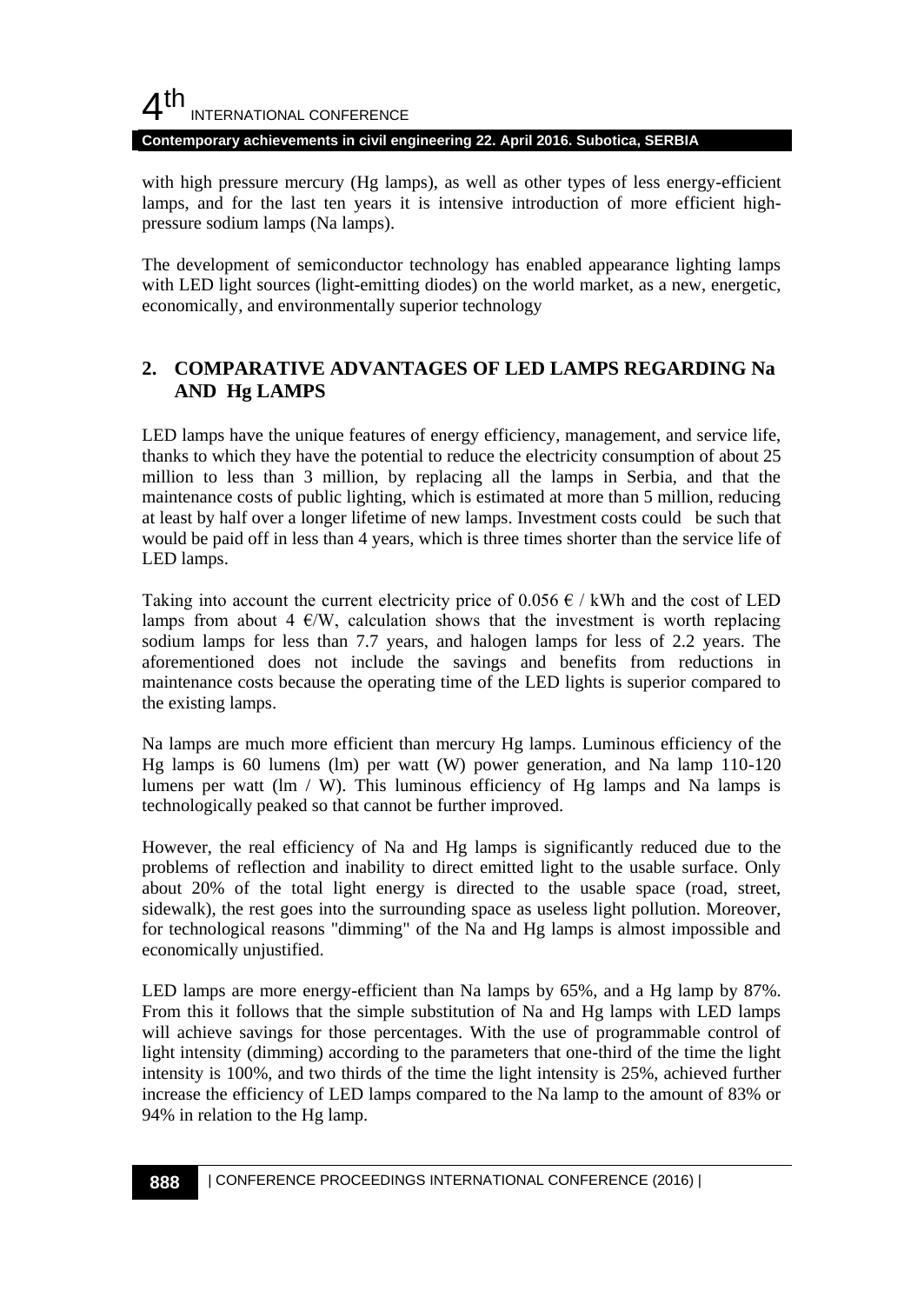4. МЕЂУНАРОДНА КОНФЕРЕНЦИЈА

#### **Савремена достигнућа у грађевинарству 22. април 2016. Суботица, СРБИЈА**

At the today market commercially are available LED light sources with an energy efficiency of 150 lumens (lm) per watt (W) of electricity. It is soon expected LED sources to reach even 180 lm/W.

As punctate light sources LED lamps allow the use of simple optics (lenses) with almost 60% of light energy directed to the desired surface.

In terms of electricity the LED is a linear element. This allows through electronically control and programming, to regulate light intensity and thus the power consumption in the range of 0% through 100% linearly. In this way (dimming) one can achieve significant savings (up to 50%) in the system of public lighting.

Service life of LED light sources is 50,000 hours or more, what compared to Na source (16,000 hours), and Hg source (10,000 hours) makes them superior. Due to this fact, LED light sources in maintaining public lighting system allow considerable savings too. LED lamp through a range of unique technological solutions, maximize the best qualities that LED light sources offer:

- Technical solution for passive cooling provided by the possibility of realization of electric lamps up to 300 W, which is equivalent to more than 30,000 lumens of light energy;
- Optical light control, which routing through specially designed lenses, enables over 60% of the produced light energy to be directed at the surface that needs to be illuminated;
- Remote control of lights, which allows programmatic control of its intensity during the night;
- The service life of these lamps is about 12 years, that is twice longer than Na lamps.

Based on the above it can be concluded that the reconstruction of the existing lighting system, LED lamps, acquires functional and quality lighting and achieve savings in operation.

Operation of such lamps should be adjusted remotely (dimming) in the range from 0% to 100% of light energy. In this way, power consumption can be further reduced.



*Fig. 1. LED lamps vs. Saving lamps vs. Common lamps*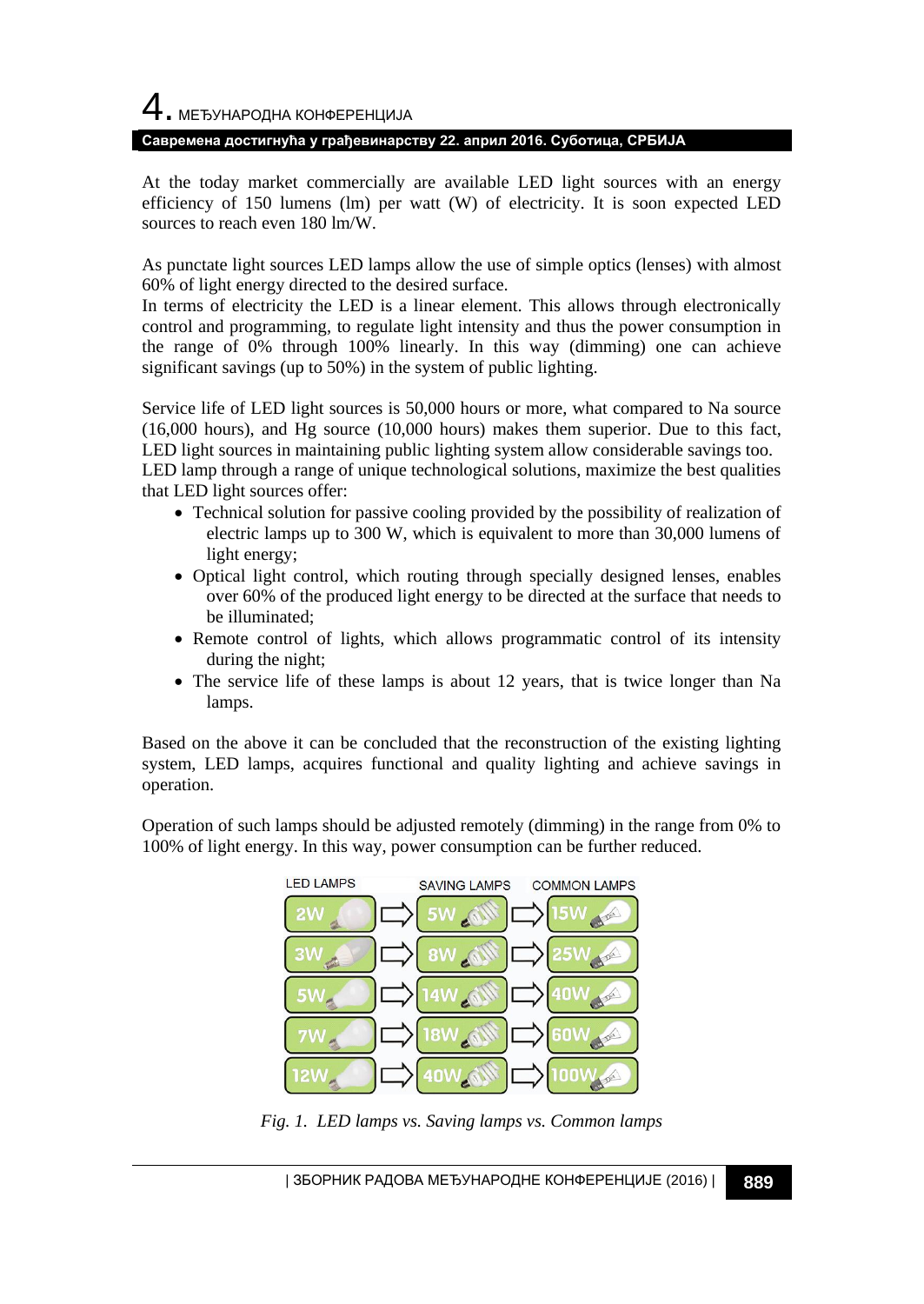**Contemporary achievements in civil engineering 22. April 2016. Subotica, SERBIA**

## **3. THE APPLICATION OF LED LIGHTING**

LED lamp is designed initially for ambient lighting of street scene (carriageway and sidewalk area), urban intersections, squares, park areas and other traffic facilities and area (stations for supplying fuel, parking space). Thanks to its functional characteristic, LED light sources are reliable, durable, energy-efficient solution for ensuring the optimal intensity of brightness, colors, customized for requirements of each specific situation.

Different variants of power LED light sources and optics lamps, combined with the height and spacing of the pillars on which it is set, enable respond to different requirements in terms of intensity and uniformity of light traffic area and its immediate surroundings. Initially applied optics ensures uniform brightness (illuminance) rectangular surface of driveway, higher than 0.85 (minimum/ average).

Especially important is the possibility of remote control operation of lamps through a wired or wireless serial communication. The light intensity is automatically (by means of light sensors or based on a timer) or by means of the operator can be varied in the range of 0 to 100%. At the same time the energy consumption in proportion to the total light intensity, which supports the development and implementation of intelligent and energyefficient lighting control strategy.

LED lighting has a wide range of applications:

- Lighting of outdoor parking space,
- Illumination in parks and promenades,
- Lighting for bike roads and trails for running,
- Lighting on docks and quays,
- Street lighting and marking of major and / or significant signs on the road,
- Lighting courtyards of homes, schools, playgrounds,
- Lighting farm and factory facilities,
- Applications in military bases.

According to the distribution of luminous flux, LED lighting falls under direct or semidirect luminaire with wide distribution or extremely wide, depending on the need. It can give cold white, neutral white and warm white light that gives an average of 24-30 LED lamps. In terms of environmental standards these lamps fall into the category of "environmentally friendly" i.e. very little negative impact on the environment in which they are placed. They have a small dissipation, reduced  $CO<sub>2</sub>$  emissions by 350 kg/year on average. In addition, it does not contain heavy metals and no brightness in the spectrum of ultraviolet radiation, which are far more favorable for the environment than prescribed standard.

The role of lighting is not only limited to lighting road traffic participants, but it can be viewed in a different social context. Good lighting helps to reduce crime and reduce fear of crime (see standard BS 5489-1), promote the tourist offer of a given town, facilitates trade. Thus, the problem of designing these systems must be approached very seriously.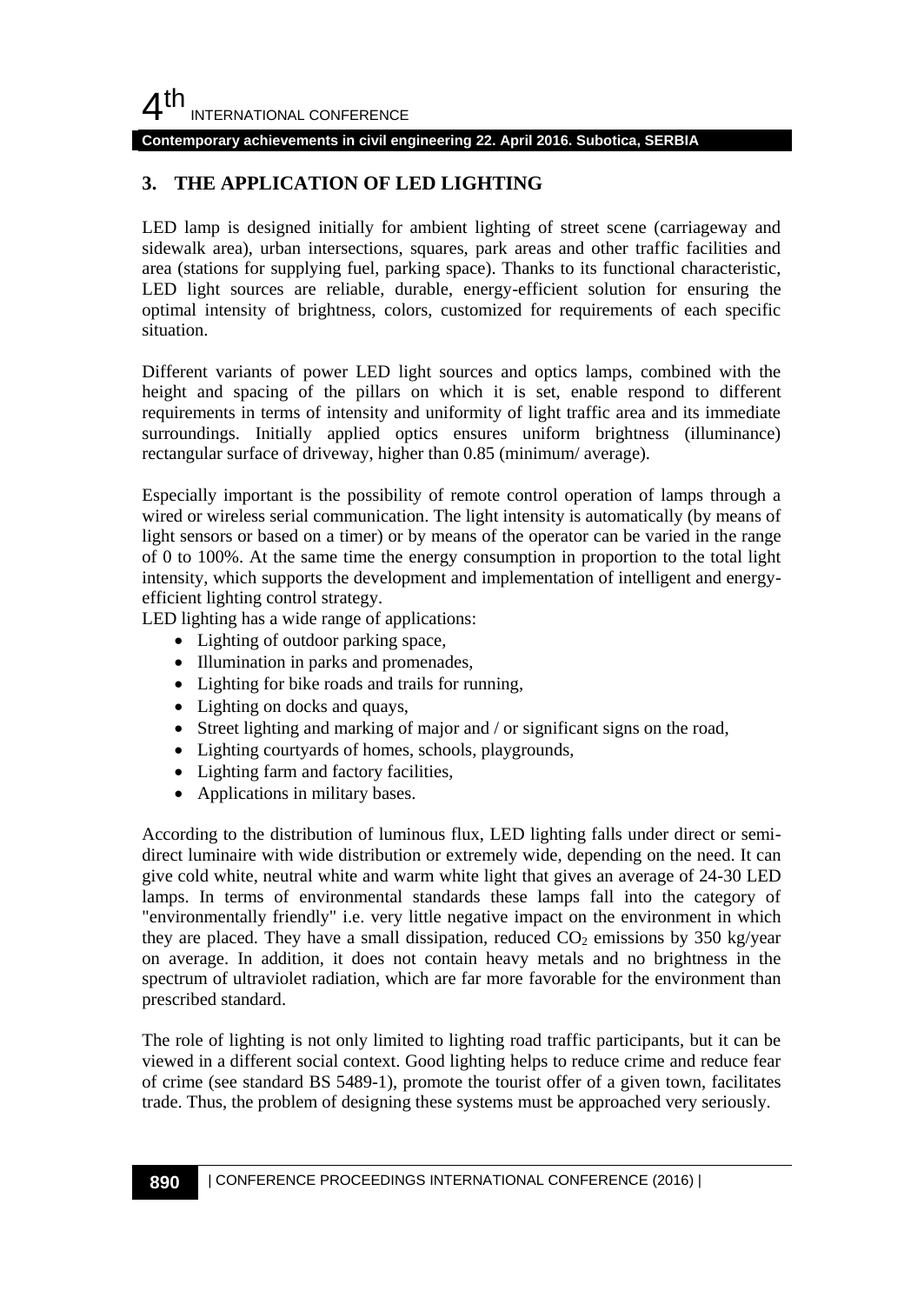4. МЕЂУНАРОДНА КОНФЕРЕНЦИЈА

#### **Савремена достигнућа у грађевинарству 22. април 2016. Суботица, СРБИЈА**

#### **4. PRO'S FOR LED STREET LIGHTING**

- LED lamp consumes 5 times less electricity than incandescent lamps.
- LED lamp consumes 3 times less electricity than fluorescent and energy saving light bulbs.
- LED lamp lasts 100 times longer than incandescent lamps.
- LED lamp lasts 10 to 20 times longer than fluorescent and energy saving light bulbs.
- Fluorescent tubes, energy saving light bulbs, light bulbs for street lighting, hall lighting, gas stations and others radiate an invisible spectrum that is extremely dangerous to health. Also affect the psyche of people because of the effect of flicker and extremely poor light spectrum.
- LEDs do not radiate, do not blink, and the light spectrum of them is similar to the sun light, what means that it is a very healthy source of light.
- LED bulbs are available in millions of colors.
- LED lamp does not disperse light in a sphere, but only in a third sphere, which means that for the same light force is 3 times more efficient than fluorescent tubes and energy saving light bulbs.
- LED light bulb shines in the water, the rain does not disturb the functionality.
- LED bulbs have extremely small dimension and weight and are considered as two-dimensional light source.
- The service life of LED lamps is 100,000 hours, which means about 35 years for the daily eight-hour operation.

Prospects for near future are:

- Incandescent lamps, fluorescent tubes and energy saving light bulbs go down in history.
- Power consumption on a global scale will be reduced by 3 to 4 times.
- $\bullet$  CO<sub>2</sub> emissions caused by light sources as consumers, will be reduced 3 to 4 times.
- Annual production volume and rotten luminaries will be reduced by 10 times.
- Need to maintain lighting will disappear.

|                              | fluorescent tube T5<br>1500mm | LED<br>tube<br>$1500$ mm |
|------------------------------|-------------------------------|--------------------------|
| active power                 | 80 W                          | 25 W                     |
| reactive power               | 120 VA                        | 0 <sub>VA</sub>          |
| $CO2$ emissions for the year | $120 \text{ kg}$              | $40 \text{ kg}$          |
| lifetime                     | 10.000 hours                  | 100,000 hours            |
| Equate lifetime              | Needed 10 tubes               | Needed 1 tube            |
| Consumption of 100,000 hours | 8.000 kWh                     | 2.500 kWh                |

*Table 2. Economic indicators of characteristics for fluorescent lights and LED lights in comparison*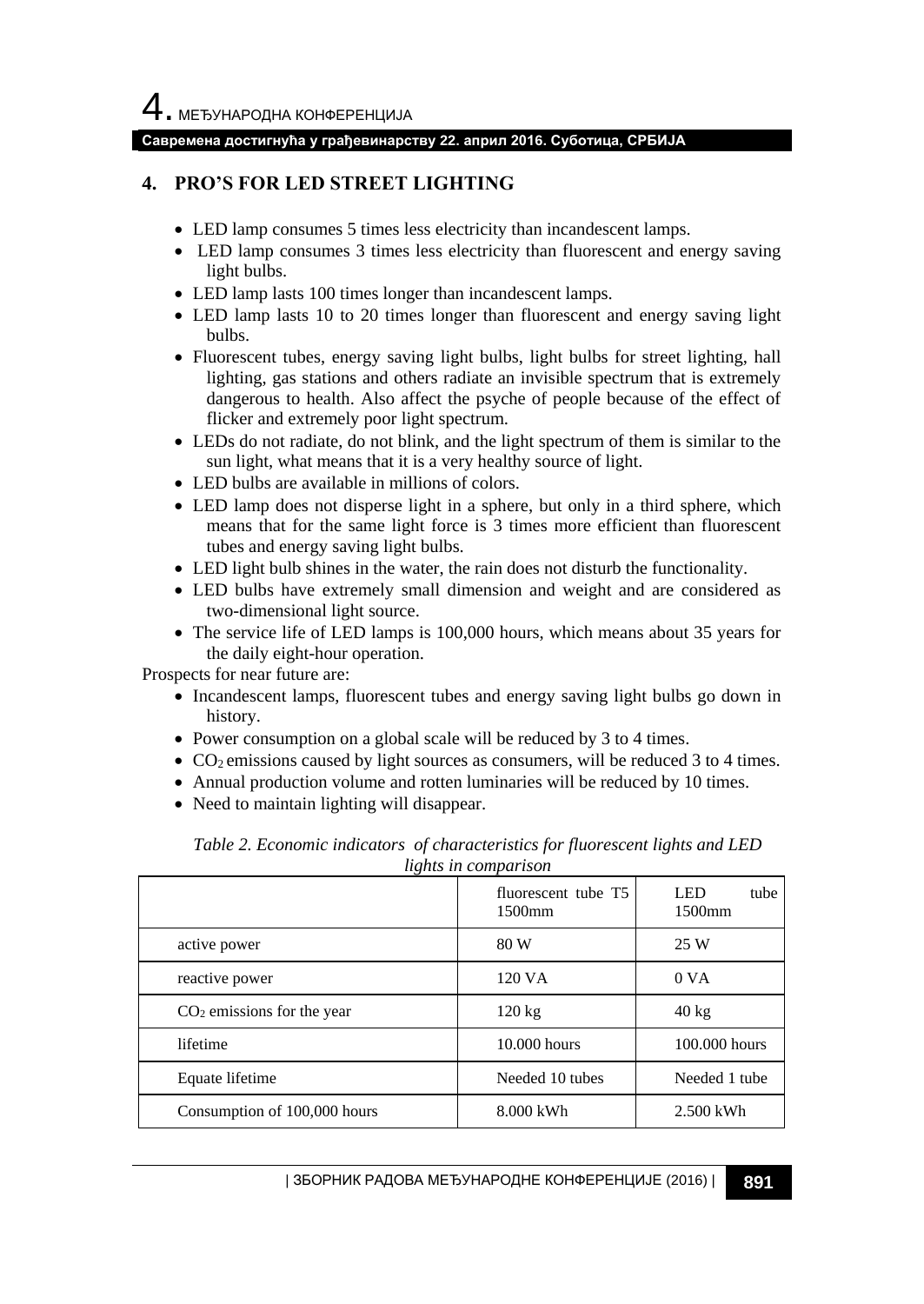#### $4<sup>th</sup>$ INTERNATIONAL CONFERENCE

## **Contemporary achievements in civil engineering 22. April 2016. Subotica, SERBIA**

| Reactive power for 100,000 hours                             | 12.000 kVAr        | 0 kVAr         |
|--------------------------------------------------------------|--------------------|----------------|
| Cost of Energy                                               | $1.200 \in$        | $375 \in$      |
| The cost of excessive reactive energy                        | $120 \text{ } \in$ | $0 \in$        |
| The total cost of energy                                     | $1.320 \in$        | $375 \in$      |
| <b>SAVING ENERGY</b>                                         | $0 \in$            | 945€           |
| The cost of installation and replacement<br>of 100,000 hours | 35€                | $55 \in$       |
| <b>TOTAL SAVINGS</b>                                         | $0 \in$            | 925 $\epsilon$ |



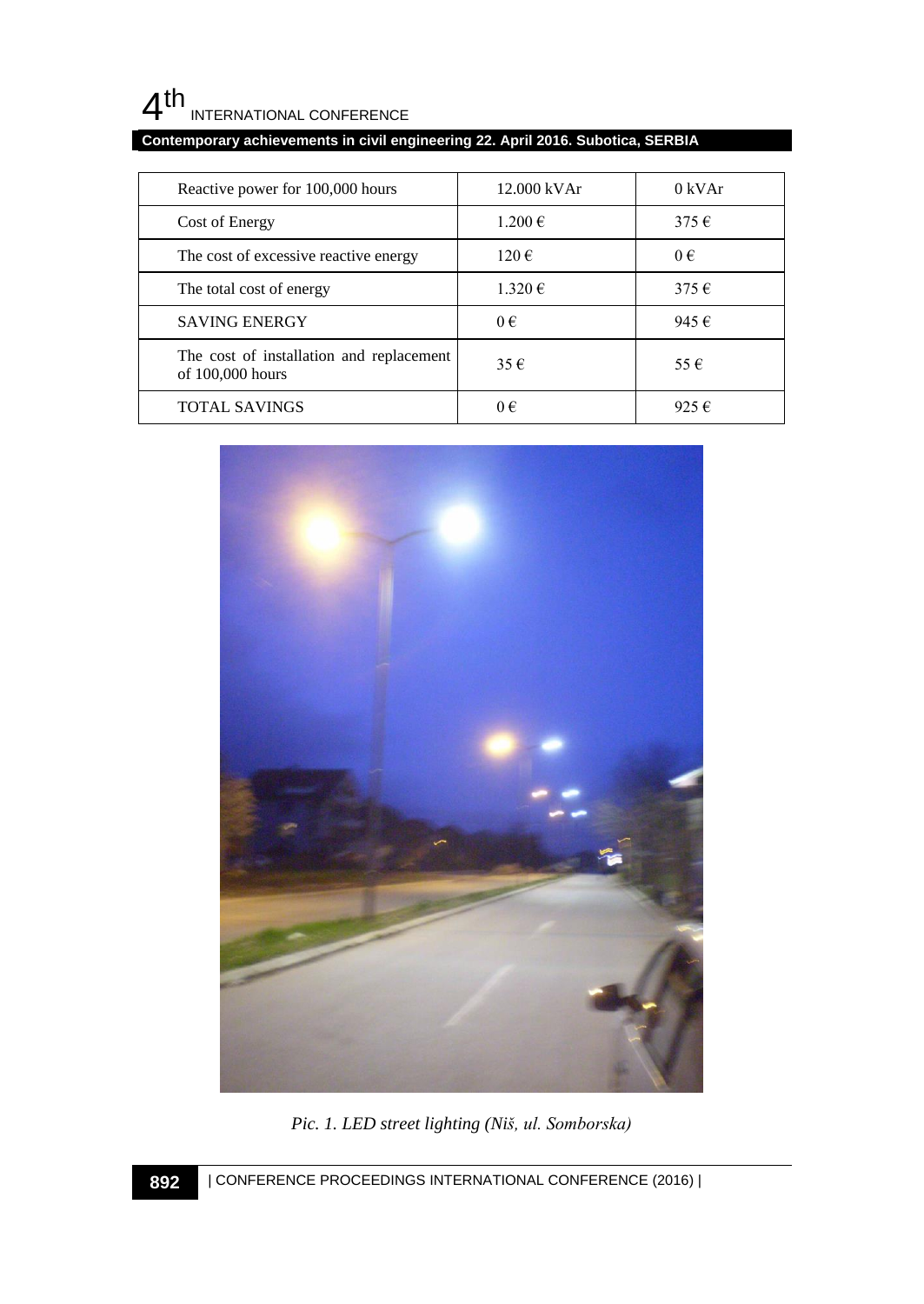#### **Савремена достигнућа у грађевинарству 22. април 2016. Суботица, СРБИЈА**

#### **5. THE SELECTION OF LED LAMPS**

In order to properly define the power LED lamps it is needed to take into consideration the following facts:

a) The efficiency Na-lamps is 115 lm/W, The efficiency Hg-lamps is 60 lm/W, The efficiency of LED lamps is 150 lm/W, The efficiency coefficient (Ke) between the LED lamps and Na-lamps is:  $KeNa = 150/115 = 1.31$  The efficiency coefficient (Ke) between the LED lamps and Hg-lamps is:  $KeHg = 150/60 = 2.5$ 

b) As previously mentioned, with Hg lamps and Na-lamps only 20% of the emitted light falls on the usable space (road, street and sidewalk).

Of the total emitted light at LED luminaires, without additional optics (lenses) 40% fall on the usable space, while at the LED lamps with additional optics (guiding lens) 60% of the light is falling on the usable space.

Power of LED lamps, which have the additional optics for guidance (lenses) for the same level of brightness can be 7.5 times less than the power of Hg lamps and 4 times less than the Na lamp.

Based on the previous analysis, we can conclude that in the reconstruction of public lighting in order to save electricity it is recommended to use solely LED lamps with optics to focus light on the usable space (road, street, sidewalk). On pic. 2 is presented LED street illumination (right street side) in comparison to classical illumination (left street side).

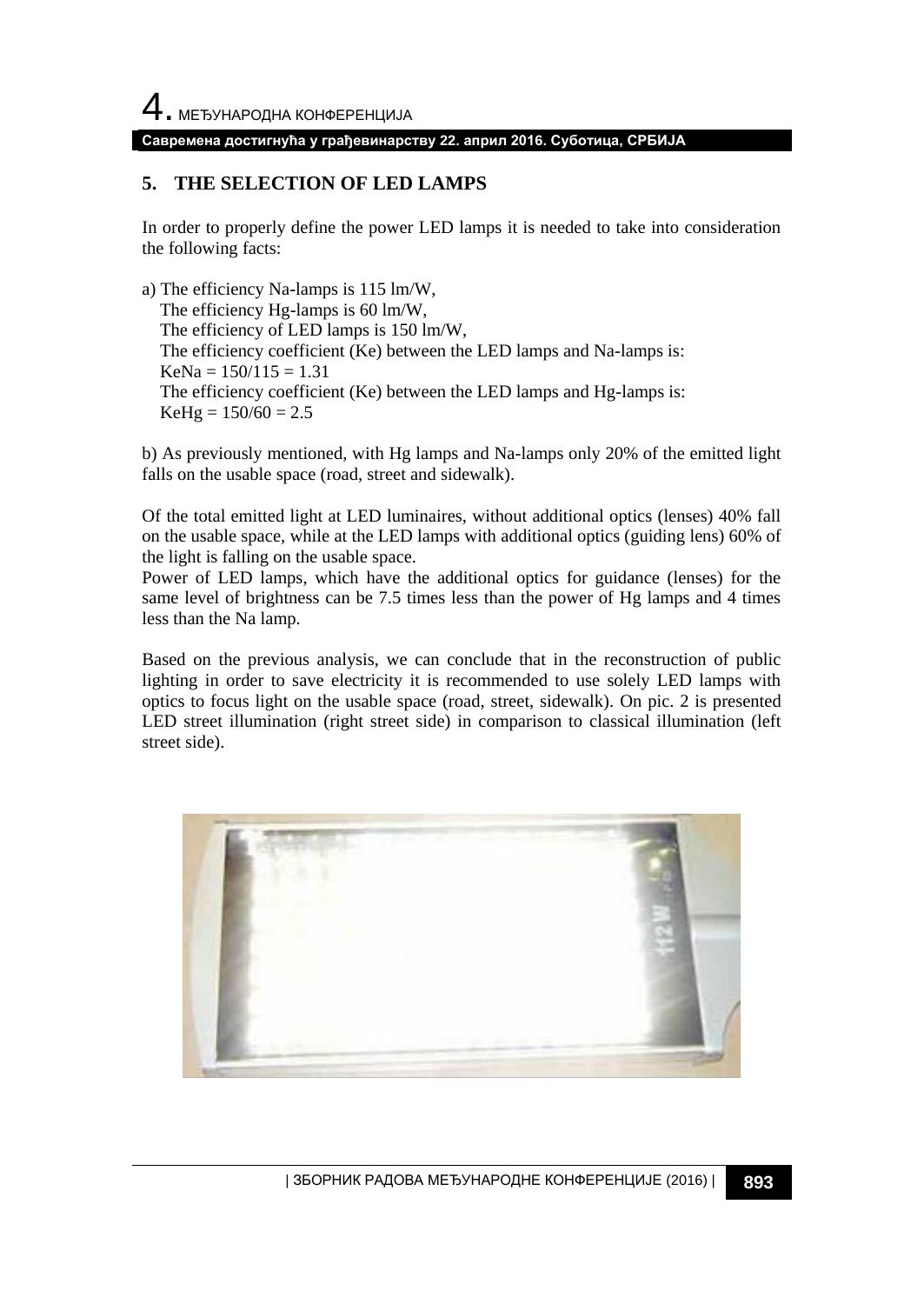**Contemporary achievements in civil engineering 22. April 2016. Subotica, SERBIA**



*Pic. 2. LED lamps produced for project purposes*



*Pic. 3. Optical lences for LED light focussing*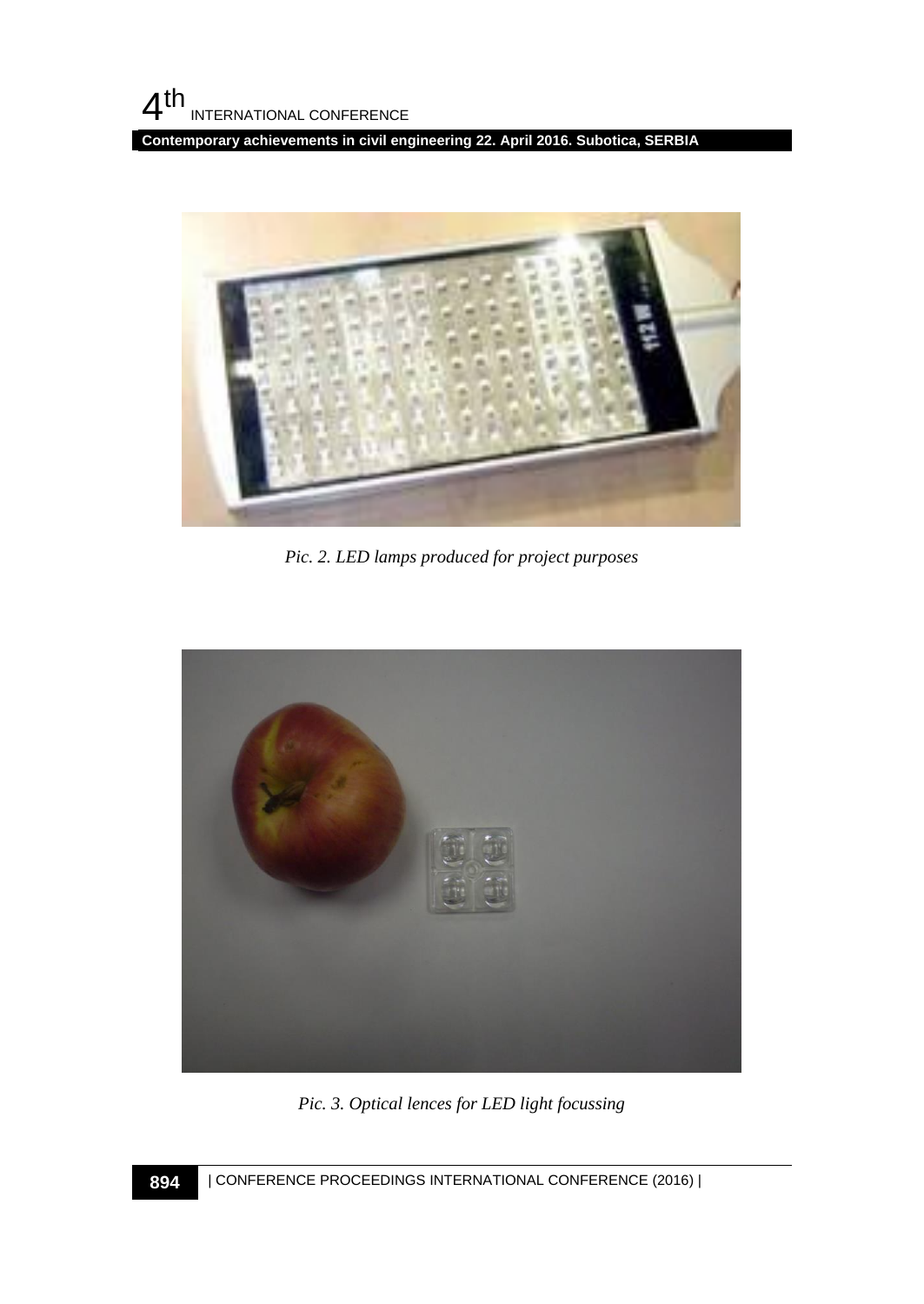# 4. МЕЂУНАРОДНА КОНФЕРЕНЦИЈА

#### **Савремена достигнућа у грађевинарству 22. април 2016. Суботица, СРБИЈА**

#### **6. REMOTE CONTROLLED LED LIGHTING SYSTEMS**

Light-emitting diodes (LED) are semiconductor devices, which have a linear characteristic when it comes to the relationship between the emitted light and electrical power diode. Power of the emitted light can be adjusted continuosly from 0% to 100%. This fact allows us to install microcontrollers within each lamp and to remote control the level of light that it emits, and thus the consumption of electricity.

Communication with each lamp can be realized through radio (wireless) or wired by cables.



*Pic. 3. Remote control unit for testing and demonstration purposes*

The wireless communication system can be realized as a dedicated radio system or using a GPRS connection. This solution is quite expensive and critical from the point of interference. Cable transmission is reliable but it requires the installation of additional communication cables. Because of the cost and disruption of city infrastructure (optional digging) this solution is almost unacceptable. The problem can be overcome if the communication uses existing power cables. Data transmission over power cables (PLC - Power Line Communication) is now known and it is very suitable for this application. We have a reliable system for the transfer of data that does not require additional investments in the cables. Hardware realization of remote control lighting, based on PLC, requires the installation of a local control unit (LCU - Local Control Unit) in each transformer station. LCU is directly connected to the same station on which are connected the lamps LCU control unit can be connected to the command center of some by the existing cables or via GPRS connection.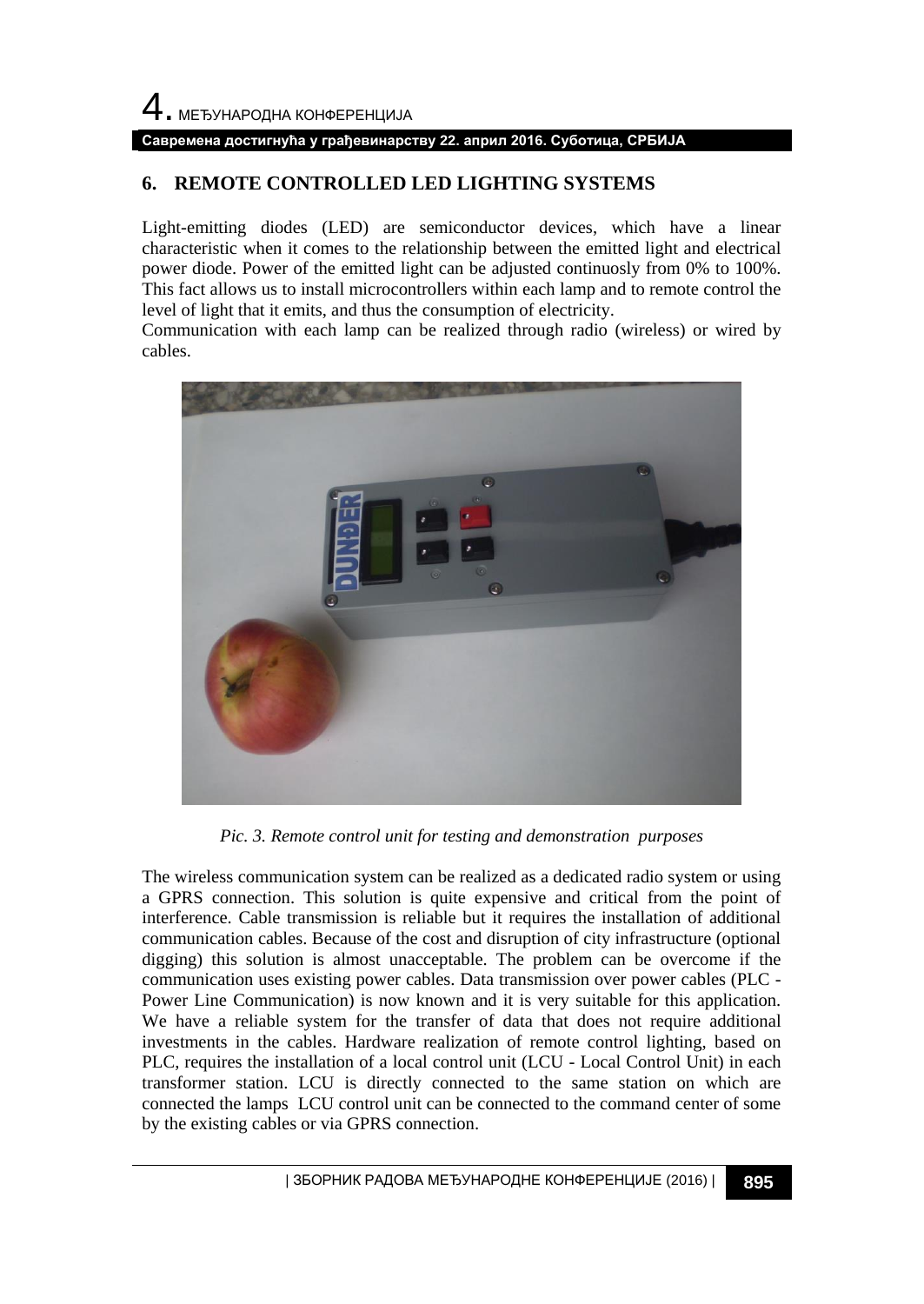## $4<sup>th</sup>$ INTERNATIONAL CONFERENCE

#### **Contemporary achievements in civil engineering 22. April 2016. Subotica, SERBIA**

The operating mode of each lamp can be controlled and monitored locally (via LCU) from each transformer station or from the command center.

This concept of a remote control system can reduce power consumption of the LED lamps by another 50%, without significantly impair the quality of lighting.

A set of additional information, which can be provided with a remote control system in real-time and past (functional parameters, alarms in case of failure, the level of consumption etc.), significantly improves maintenance of lighting systems, and cuts down their costs.

#### **7. SAVINGS THAT ALLOW REMOTE CONTROL OF LED LAMPS**

If in the reconstructed system of public lighting with remote control (adjust brightness level from 0% to 100% - dimming) one can further save electricity because one does not need the highest level of lighting during the night.

If 30% of the time LED lighting system is operating at 100% of projected power, 30% of the time with 30% of the projected power and 40% of the time with 25% of the projected force, which, given the logarithmic characteristic of the eye, will not significantly affect the quality of light, the coefficient of savings thanks to the remote control will be significantly high.

Overview of annual electricity consumption for the existing system, the reconstructed system without dimming and reconstructed system that has the ability to remote control is given in the table T.6. It is calculated that the average number of working hours per day is 12 hours, a price Electricity  $0.05 \notin /$  kWh.

| No.       | System                           | Power kW | Accrued kWh | Price<br>of<br>annual<br>consumption in RSD |  |  |
|-----------|----------------------------------|----------|-------------|---------------------------------------------|--|--|
|           | Existing (Na, Hg)                | 100,628  | 440.851,26  | 2.556.937,00 RSD                            |  |  |
| $\cdot$ 2 | <b>LED</b><br>without<br>dimming | 22,786   | 99.825,47   | 578.987,00 RSD                              |  |  |
| 3         | LED with dimming                 | 11.39    | 49.908,35   | 289.469,00 RSD                              |  |  |

*Table 3. Annual electricity consumption* 

Guaranteed service life of LED lamps without changing the optical parameters is 50,000 hours - 12 years. After that period, LED lamps continue normal operation with the decreased brightness level of 10%, which, given the logarithmic characteristic of the eye, will not be even noticed. Lifespan of Na lamps (bulb) is 16,000 working hours - about 4 years. Lifespan of Hg lamps is 10,000-12,000 working hours - about 3 years. It means that for 12 years Na bulbs must be changed at least 3 times, and Hg bulbs at least 4 times.

#### **REFERENCES**

[1] Rančić, P.: Prilozi svetlotehničkim karakteristikama, Univerzitet u Nišu, Elektronski fakultet, Niš, 1997.